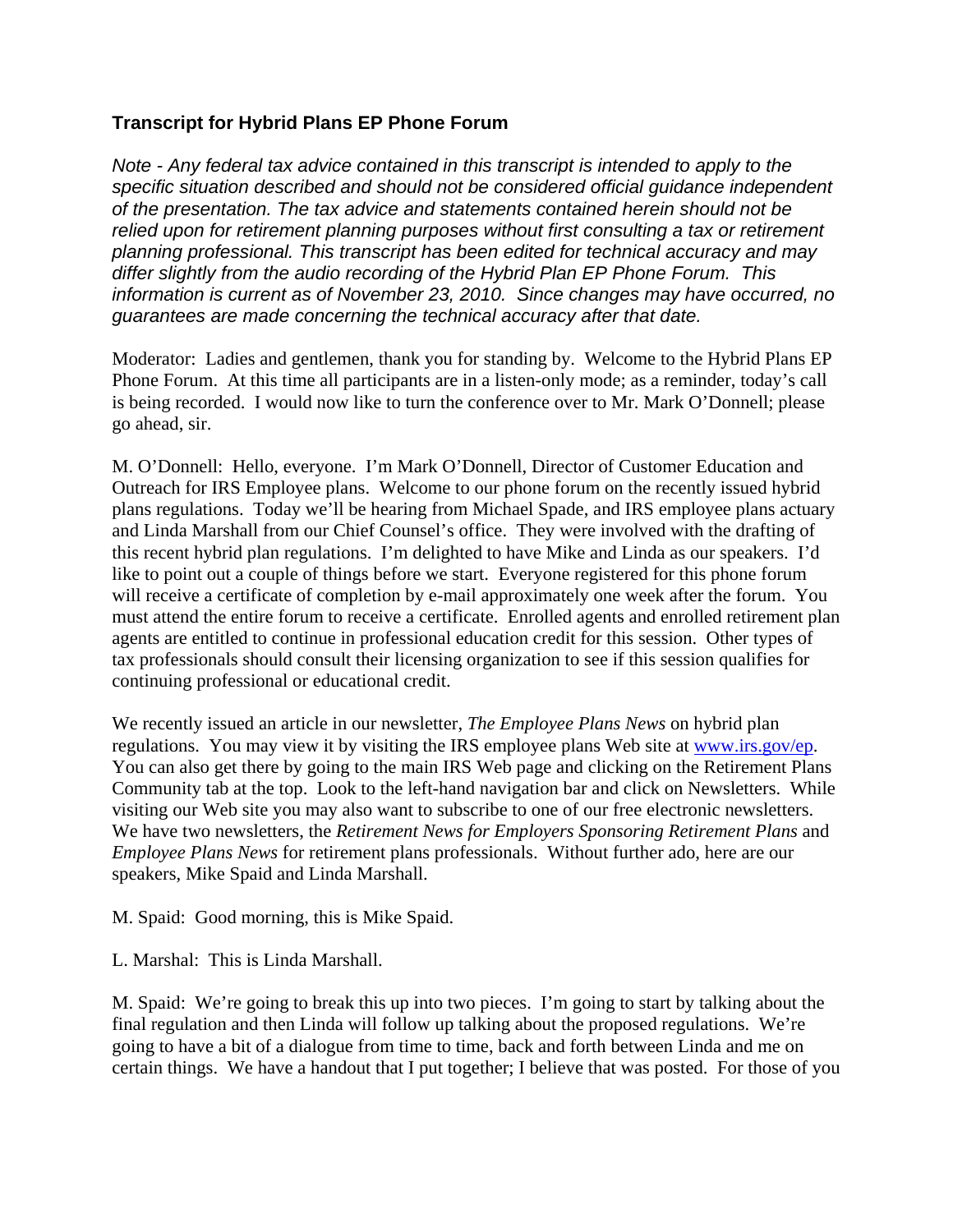who have it I'm going to try to go through and follow that. I'm going to start on slide two; we're going to talk about the final regulations.

In general, they incorporate the transitional guidance we issued some time ago, in [Notice] 2007- 6, and a lot of what you see in the final regulations was contained in the 2007 proposed regulations. Of course, since they're anecdotally known as the hybrid plan regulations or the cash balance plan regulations, they provide guidance on 411 (a)(13) and (b)(5) of the Code looking at whipsaw relief and age discrimination issues. They contain number of definitions and I think it's important to touch on those definitions before w e go really too much farther. I would encourage everyone who's interested in this topic, that would hopefully be everyone on the phone, to not only look at the regulations, final and proposed, but to please look at the preambles. The preambles often carry things, contain things, in much greater detail; sometimes I think they're a lot clearer than maybe what you'd get from reading the promulgation of the regulation. They're just a little more easy to read. Look in there; you'll find we've got the accumulated benefit. Obviously we need to define what we're talking about in a hybrid plan and that's the participant's benefit accrued to date under a plan. Notice that's not the accrued benefit and we'll talk about that in a few minutes.

Of course, we need to talk about what is a lump sum base benefit formula and that's a formula under which the accumulated benefit in a defined benefit plan is expressed as the current balance of a hypothetical account or in what we think of as a pension equity plan, the current value of accumulated percentage of the participant's final average compensation. Statutory hybrid benefit formula is the benefit formula, either lump sum-based benefit formula and that was just defined or a formula that has an effect similar to a lump sum-based benefit formula. That effect similar is important; we'll talk about that in just a minute. Of course, a statutory hybrid plan is a defined benefit plan that contains a statutory hybrid benefit formula.

We're going to take a look at the next slide, The Effect Similar To and this is important. Effect similar to; the benefit formula has an effect similar to a lump sum-based benefit formula if it provides an accumulated benefit at normal retirement age, includes adjustments for a future period and the total dollar amount of adjustments is reasonably expected to be smaller for a younger person when compared to a similarly situated participant who's younger, who is or could be a participant in a plan. I'd like to touch on this a little bit more here. Let's talk about the second term, about how the total amount of adjustment is reasonably expected to be smaller … the participant when compared to a similarly situated younger participant. This is really a very basic definition of the accumulation of interest credit for an older participant compared to a younger participant although it's not necessary that a statutory hybrid plan credit interest.

It's also important to note the comparison includes anyone who could potentially be a plan participant so it doesn't just apply to the demographics of the current plan population. Then looks look a bit at similarly situated. It's like in the 2007 proposed regulations. An individual is similarly situated to someone else if the individual is identical to the other person in every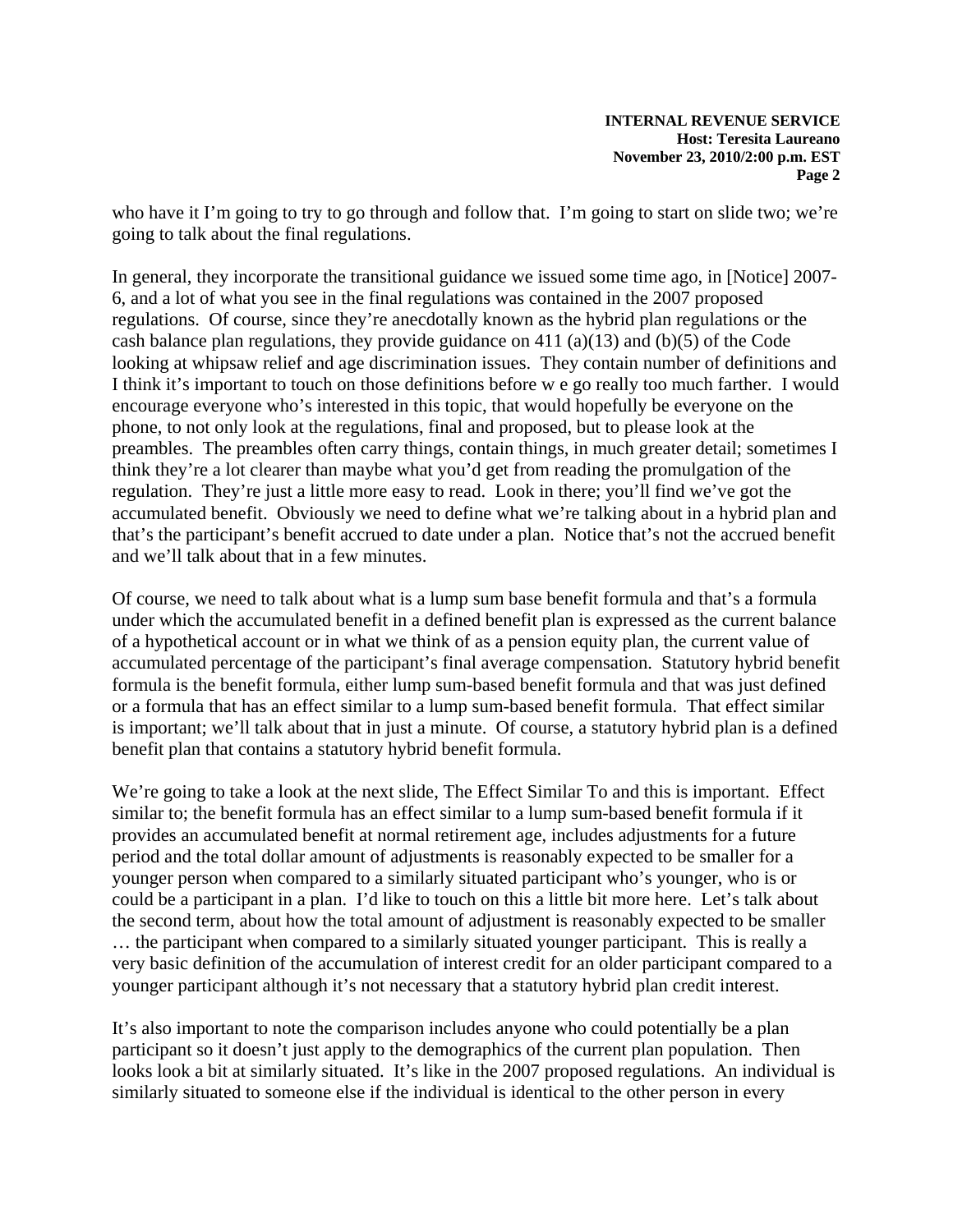respect that's relative to determining the person's benefit under the plan except for age. That includes things like periods of service compensation, position, date-of-hire, work history; you can find this in the regs as well. If a benefit formula applies to a participant on account of participant's age, an individual to whom the benefit does not apply and is identical to the participant in all respects, is similarly situated. I took this right out of the preamble, which is why it's a good place to look for things, but I think this is a very good description. It says if an individual is not similarly situated to a participant, if not similarly situated, if a different benefit formula applies to an individual and the application of the different formula is based neither directly nor indirectly on age, for example, if the benefit formula in the plan is changed from one type to another for employees hired after the effective date of the change, employees hired after the relevant date would not be similarly situated with employees hired before that date because the benefit formula for new hires is not based directly, nor indirectly, on age; I would encourage everyone to read the regulations and to get the concept of similarly situated very clear in your head.

Then a hypothetical account – benefits expressed as hypothetical account if it's expressed as current single-sum dollar amount and this is what I mentioned before, whether or not the participant has a right to future interest credit. These definitions apply to the regulations und 411  $(a)(13)$  and  $(b)(5)$  both so there's not just one set of regulations or definitions with one. Pension equity plans, as I mentioned before, we must think of a pension equity plan as a plan that calculates benefit to the current value … accumulated percentage of a final average compensation. A lot of these do not credit interest while a participant is actively accruing benefits. But if a PEP formula provides for an interest credit after accruals cease, these interest credits must follow the market rate of return rule because a lump sum benefit formula provides interest credit, even in this case, is subject to the market rate of return rules.

Moving on, I believe it's slide eight, benefit properly attributed to after-tax employee contributions, rollovers and other similar employee contributions is disregarded. Just because the plan accepts rollover contributions doesn't mean that's going to make the plan a lump sumbased benefit formula. We say properly attributable to after-tax employee contributions as well. I know there are still some plans out there that have those so keep that in mind.

L. Marshall: A plan like that, they'll have to keep track of the employee contribution and interest that's properly creditable to them for purposes of the minimum benefit attributable to employee contributions under 411 (a), but that won't, the fact that they maintain this kind of account for them or replicate that kind of account at the time of distribution doesn't mean that it turns into a cash balance, lump sum-based plan.

M. Spaid: Right. We didn't want to throw those plans into lump sum-based because they just obviously aren't. When determining whether a benefit formula is in fact similar to, you need to look at indexing, but certain indexing like cost-of-living increases are disregarded. I'm looking here at ... that under 411 (b)(5) ... indexing means periodic adjustment of the accrued benefit by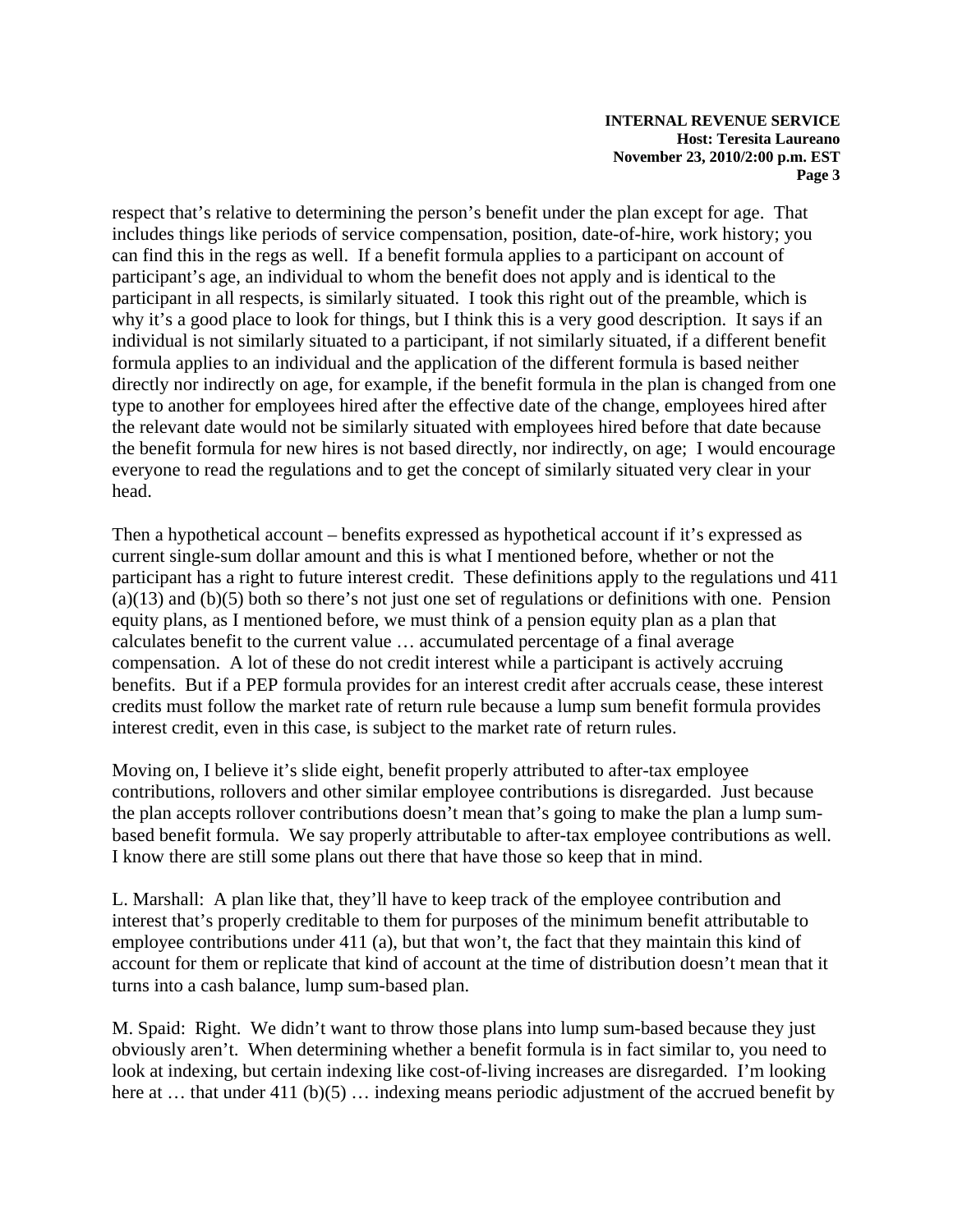means of an application of a recognized investment index or methodology. Again, just because you have a standard defined benefit plan that indexes benefits doesn't mean that you have a lump sum-based formula.

Variable annuities, adjustments under variable annuities, we have what we call, we thought of as the hurdle rate, which means the adjustments need to be based on an interest rate of at least 5%. This is something that we proposed; the final regulations retained this rule. It says that adjustments under a variable annuity don't have an effect similar to a lump sum-based formula if the assumed interest rate to determine the adjustment is 5% or higher. We clarified that the variable annuity benefit formulas are exempt also from the no-loss and preservation of capital rule as well.

We're going to look at this, rules under 411 A (13)(a). This is the column we thought of as the whipsaw relief for cash balance plans. It talks about if a plan meets the requirements under 411 A (13)(a), that the plan can pay the present value of the benefits determined under lump sum formula as though it were the present value of accrued benefits without regard to the accrued benefit under the plan. However, it's very, very, very important, keep in mind that this section under 411 A (13) and the regulations do not alter the definition of the group benefit under 411 A  $(7)(a)$  or the definition of a normal retirement benefit under 411 A (9). We've seen a large number of recent determination letter submissions that attempt to define the accrued benefit simply as the hypothetical account balance. The claim has been made that the new regulations now allow all distributions regardless of the form to equal the actuarial equivalent of the account balance rather than the actuarial equivalent of the traditional accrued benefit under 411 A  $(7)(a)(i)$ .

Look at the final regulations. Under the final regulations all optional forms must still be actuarially equivalent to the accrued benefit and a 411 A  $(7)(a)(i)$  provides that in case of a defined benefit plan, the accrued benefit must be expressed in the form of annual annuity commencing at … retirement age. Nothing in the final regulations changes this. The accrued benefit is calculated as a function of the hypothetical account balance under the terms of the plan and then optional forms of benefit other than the lump sum because we got relief for that, calculated under the terms of the plan specifically in accordance with the plan's definition of actuarial equivalent. If the plan uses exactly the same factors to project the current hypothetical account balance to normal retirement age and then convert this to an annuity, … accrued benefit, the actuarial equivalents factors then to convert the accrued benefit to an optional form, then this is equivalent to converting the hypothetical account balance directly in … form, but this is usually not the case.

When calculating the accrued benefit, the current hypothetical account balance is projected to NRA using the then-current interest-crediting rate and this is very often not the same interest rate specified in the plan for the purposes of determining actuarial equivalents for optional forms of benefit. But when we get to the proposed regulations I'm just going to talk about something like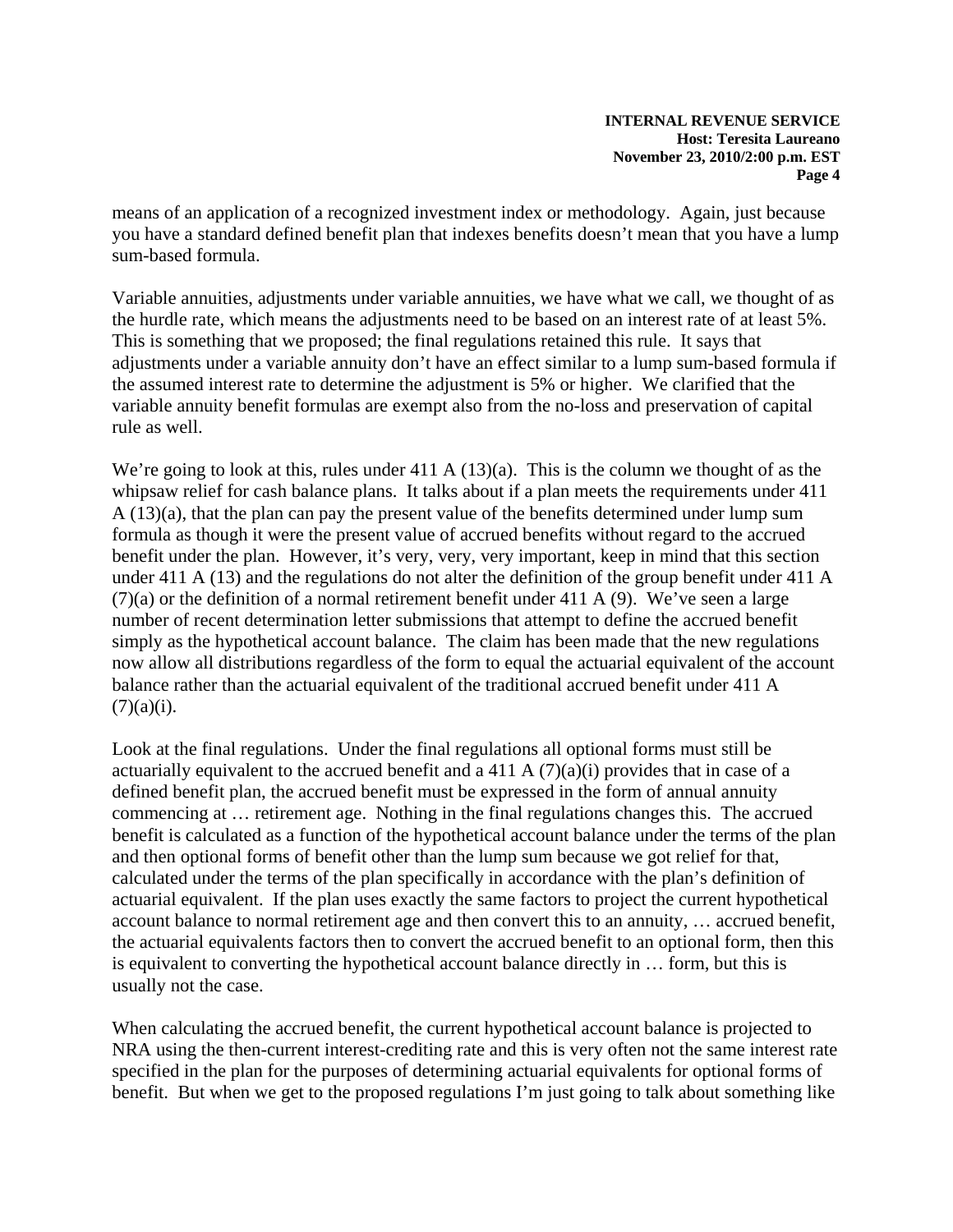this that may give us some relief on this. At this point I'd like to also make a comment that anybody who has comments on these, we really encourage you to submit your comments during the comment period because we read them, we take them into account; we really do care. We don't always change things in accordance with comments to questions, but they're definitely taken under consideration.

Let's look at the present ... 417(e). If a statutory hybrid plan provides benefits under a benefit formula that's a statutory hybrid benefit formula, but other than a lump sum-based benefit formula, still must comply with 417(e) with respect to an optional form of benefit that is subject to the requirements of 417(e). … vesting. Plans must satisfy certain vesting requirements with respect to a cash balance plan. What it says is a plan fails to satisfy the requirements of 411(a)(2), that's vesting, if any part of the participant's DB accrued benefit is determined under statutory private benefit plan unless basically a participant with three or more years of service has a non-forfeitable right to 100% of the accrued benefit, derived, of course, from employer contribution after three years. It's important to keep in mind that this requirement applies to participant's entire benefit derived from employer contributions under statutory hybrid plans, not just the portion that is determined under the statutory hybrid benefit formula.

Also this requirement applies to a participant's entire accrued benefit plan if the participant is entitled to the greater of two or more benefit amounts where each amount is determined under a different benefit formula and at least one of them is a benefit calculated under statutory hybrid benefit form even if, in the end, when we go to pay the person out, the participant's benefit under the statutory hybrid benefit is ultimately smaller than that determined under the other formula. This brings us up to … offset arrangements and we have some comments about what to do with those. Both the Treasury and the IRS have taken the position of … offset arrangement where the benefit payable under one plan is reduced by the benefit payable under a separate independent plan is only permissible if the arrangement limits the offset to amounts that are vested under the independent plan.

The regulations pertain to the rule we proposed with the three-year vesting as I mentioned before and because the offset isn't done on total benefit basis, it's done on a vested basis.

L. Marshall: So the rule for floor offset plans says that if one is a statutory hybrid plan and if one is not, then the vesting rule still applies, just on a plan-by-plan basis; it doesn't apply to the plan that's not the statutory hybrid plan, but that's because, as Mike pointed out, that you would never be offsetting vested benefits by non-vested benefits anyway.

M. Spaid: That's right, exactly. The age discrimination safe harbor provides benefits under certain types of benefit formulas can satisfy age discrimination if as of any date a participant's accumulated benefit, expressed .. one of the formulas that we've given you, is not less than a similarly situated younger participant's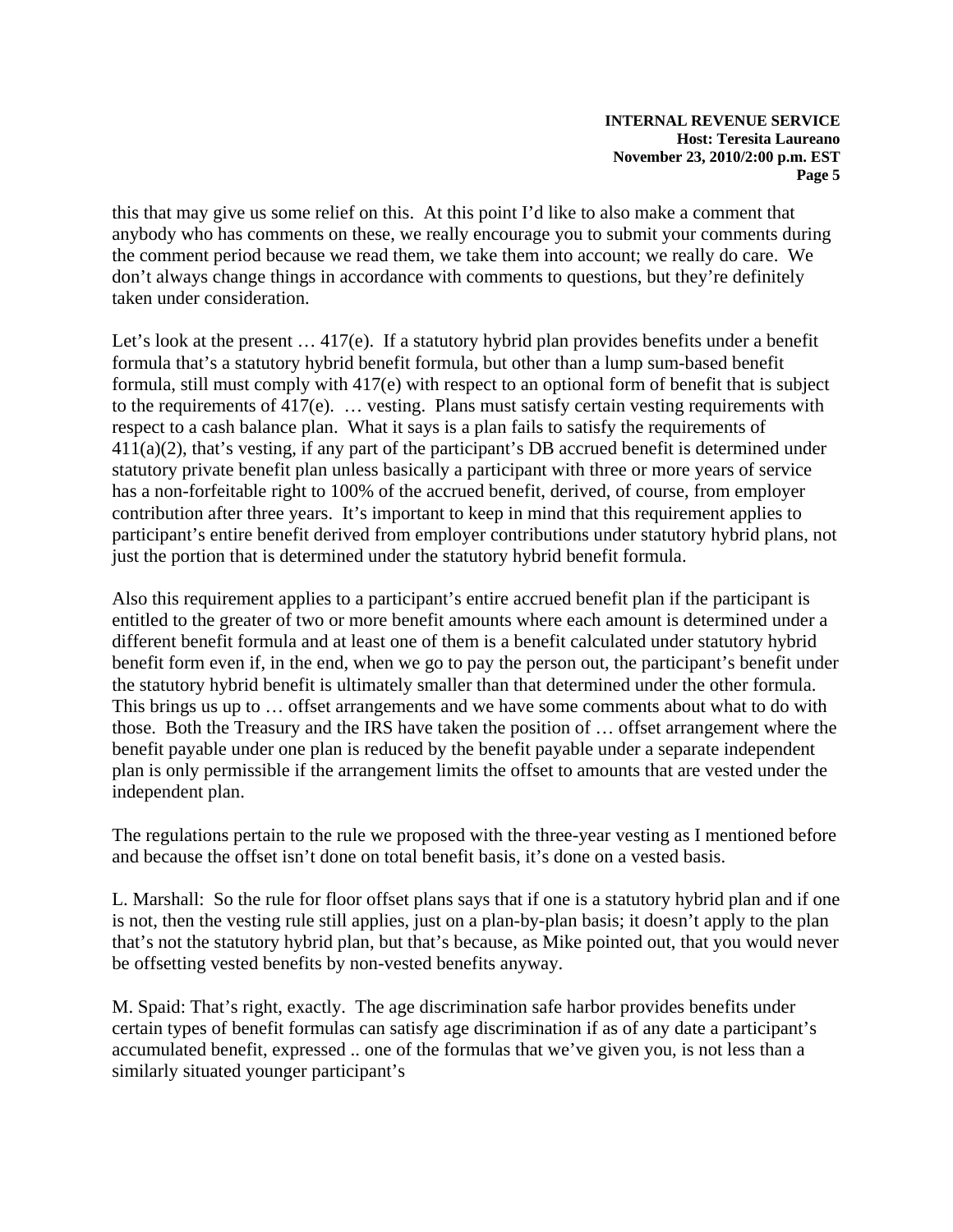accumulated benefit expressed into the same formula … and again, I've mentioned that before. Please take the time to get straight in your head what similarly situated younger means. Also keep in mind that the accumulated benefit is not necessarily the accrued benefit; they're different things.

Look at conversions because a lot of the plans, of course, this is a lot of the plans were changed from DB to hybrid plans and this is going to apply going forward. Participant's benefits are affected by conversion amendment and they have to be both adopted and effective; that's important, on or after June 29, 2005, must generally be given what we think of typically A+, B benefit where A represents the benefits accrued before conversion and B represents the benefits after conversion. We're not permitted to have any interaction between the two. Of course, the intent here is to prevent wear-away and whether or not the amendment or multiple amendments because there can be several amendments that in conjunction with each other can constitute a conversion amendment. Whether they constitute a conversion amendment is determined on a participant-by-participant basis, not as a whole. I'll explain that a bit more. A conversion amendment is something that reduces or eliminates benefits under the old formula that the participant would have accrued. By … formula, we're thinking of a benefit formula that is not a statutory harbored benefit formula and the participant was actually earning benefits under that formula prior to the amendment and after the effective date of the amendment, all or a portion of the participant's benefit accruals of the plan are now determined under a statutory hybrid benefit rule.

This is a lot like the proposed 2007 reg; these are the final regs adopt … like I said whereby the effective date of the conversion amendment is determined on a participant-by-participant basis … the date of which re reduction occurs that the participant would have accrued under the effective date of the benefit formula, but is not a statutory harbor. In accordance with 411 (d)(6) regulations provide the date future benefit accruals are reduced to … determine the date of adoption conversion amendment. We did this simply to avoid a situation, this appears in the preambles, but it's very clear. Suppose the plan was converted to a cash balance plan, but say the participants were 55 or older, do they continue to get the greater of accruals under the old formula or the new cash balance formula for five years? There were suggestions made in comments to the 2007 regs that once should define the effective date of the conversion amendment for all plan participants to be the date the cash balance formula went into effect rather than applying it on a participant –by-participant rule. If this were allowed, however, five years after the cash balance formula went into effect, the hypothetical balance would result in participants could conceivably provide benefits that are less than the frozen amount under the prior formula and this would produce no additional accruals for some period of time after the five-year period. This approach would allow the type of wear-away that the statute was intended to prevent. That's why we went with participant-by-participant basis from the date which accruals under the old formula cease.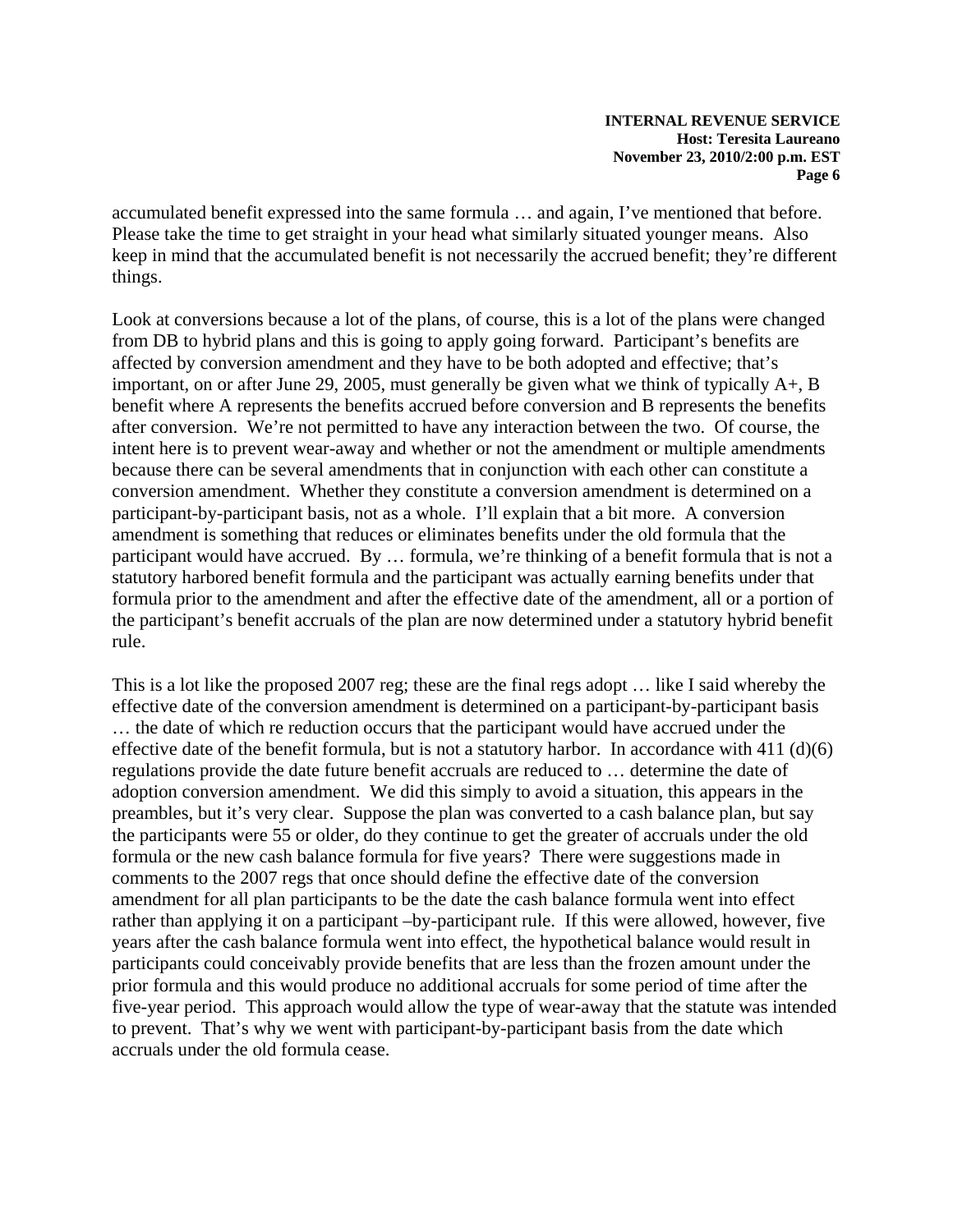Interest credits, what is an interest credit? Hypothetical plans like this will have a hypothetical account, hypothetical interest credit and hypothetical pay credits. Generally it's going to be any increase or decrease for a period to a participant's accumulated benefit including under a statutory harbored benefit formula, under which the terms of the plan at the beginning of the period, so we look at the term of the period for which the interest is being credited if interest is credited on a quarterly basis, look at the terms at the beginning of each quarter for which interest is credited or annually, of course, at the beginning of the year. Apply rate of interest or rate of return … your rate of increase or decrease under an index to a portion of the participant's accumulated benefit as of the beginning of that period, but provided that interest credits are not conditioned on current service, that interest credits are not made because of imputed service. It isn't on the slide, but it really begs the question; what's a pay credit?

A pay credit or what we prefer to refer to in the regulations as a principal credit means any increase to the participant's accumulated benefit under a statutory harbored formula that's not an interest credit. So if it's not one, we know it's the other. What does that mean? A principal credit includes an increase to a participant's accumulated benefit to the extent the increase is conditioned on current service or is made on account of imputed service. This is important. Even if a plan or an amendment plan would call an increase to the hypothetical account balance an interest credit, say, if it were based on or conditioned on current service or made on account of imputed service, it really isn't. It would be treated as a principal credit. A principal credit includes an increase to the current value of an accumulated percentage of the participant's final average compensation so think of that as being in a PEP plan.

Safe harbor interest credits, the list of safe harbor interest credits in the final regulation has been expanded; there's more proposed expansion, of course, in the proposed regulation, but specifically this is, I think, one of the most important things to point is it's been expanded to include the first and second segment rates as well as the third segment rate.

L. Marshall: Yes and these are the safe harbors that apply for purposes of the market rate of return --.

M. Spaid: Right --.

L. Marshall: That a plan, a statutory hybrid plan can't provide, it's not allowed to provide a rate of return in excess of the market rate of return or it violates the age discrimination requirement 411(d)(1)(H).

M. Spaid: Exactly. What it says about market rate is that a … rate is kind of backhandedly defined it, but it's not in excess. The … rate is not in excess of a market rate if it is always less than the particular interest-crediting rate that we consider to be a market rate of return or always equals the lesser of two or more rates when at least one of the rates meets the market rate of return limitation. I've seen some plans that will have just that; it will be an interest-crediting rate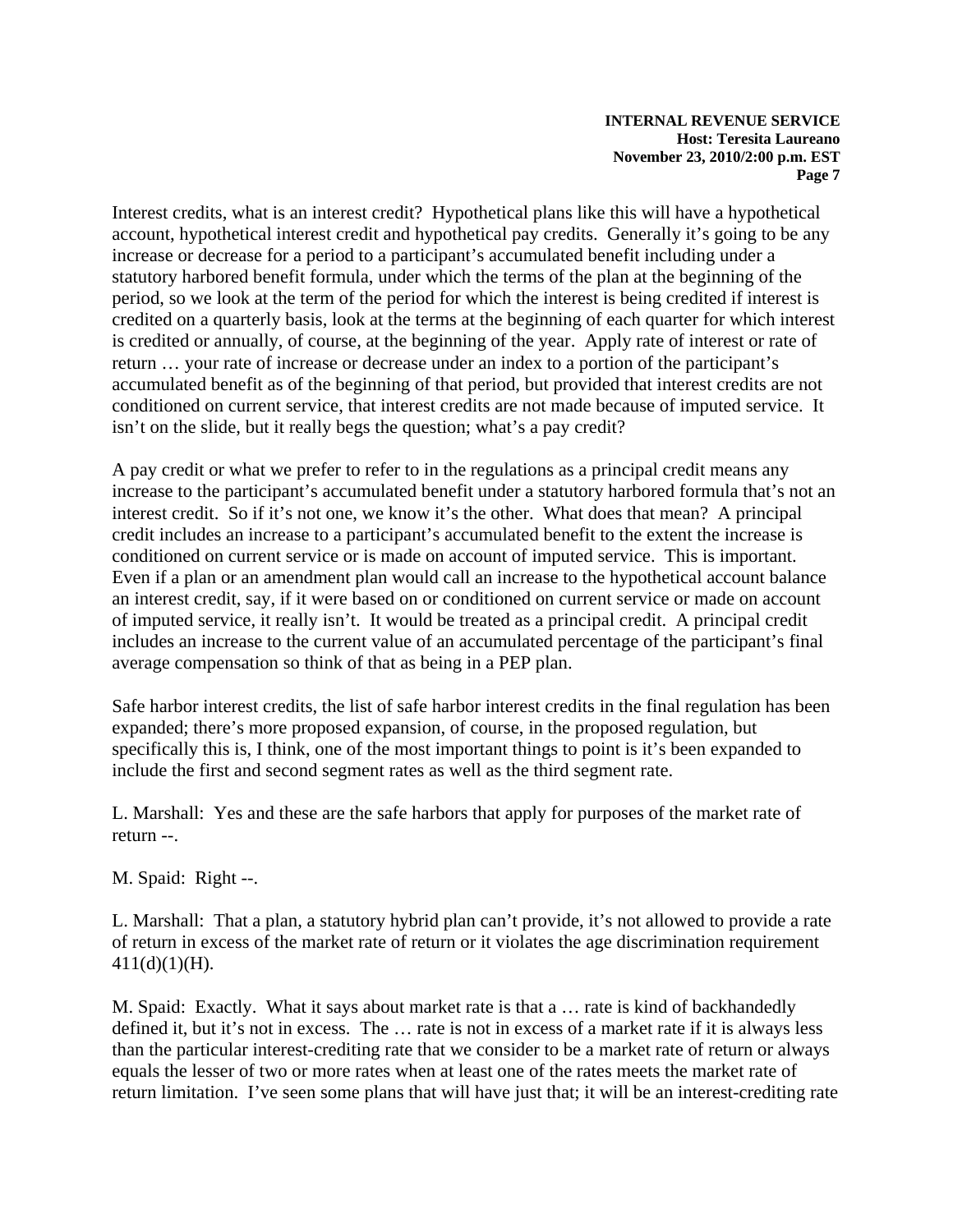that'll be the lesser of two or more rates. As long as one of the limitations on that is an interest that we think meets the market rate of return limitation then it can never exceed that so that would be all right.

Index benefits, look at Code Section 411(b)(5)(E) to see what we really mean about a defined index benefit, but interest crediting rating equal to the actual rate of return on plan's accrued assets or they could be both positive or negative if not in excess of a market rate. Here's the issue, the plan's assets are diversified to minimize the volatility of returns. The concept being here that the plan, we didn't want to tie this type of indexing to a rate of return that was concentrated in one market sector because of course, that should theoretically be much more volatile than a properly diversified portfolio. There's more about this in terms of tying the interest crediting rates to the plan rate of return for other benefits, but that's in the proposed regulation.

L. Marshall: Right, for plans that are not indexed plans, but rather statutory hybrid plans.

Moderator: Pardon the interruption, this is your 23-minute warning as requested.

M. Spaid: Thank you very much. Excuse me, for those of you who know me, I have a bit of a cold today and I'm kind of a little deeper-voiced than usual. Interest credits, 411(d)(6) right to future interest credits, which are not conditioned upon future service, of course, because interest credits may not be conditioned upon future service, is a 411(d)(6) protective benefit. I like to think of interest credits as being sticky; when a pay credit's made, the interest crediting rate in effect as of the time that pay credit is made is, they stick to that. Of course  $411(d)(6)$  applies to amendments that change accrued benefits, accrued by and changes made by an amendment so plan amendments changing interest crediting rates on future hypothetical pay credits are of course allowed as one would expect. With that, I believe I'm through with the final regulations. I'm going to hand this over to Linda and the proposed regulations.

L. Marshall: The 2010 proposed regulations provide additional guidance for statutory hybrid plans in a number of areas. The areas, in short, include the scope of the anti-whipsaw rule; its application is expanded from the final regulations and we also have some rules clarifying circumstances under which it applies. We have a proposed anti-backloading rule to cover the situation where a cash balance plan provides a rate of return that could be negative for a year. We have a set-and-forget conversion rule that enables a cash balance plan to set a hypothetical opening account balance and not perform further calculations before paying lump sums under certain circumstances. We have a number of additional rules regarding the market rate of return including rules regarding the interest-crediting rate that is required to be used on plan termination. Let me start getting into those now.

On Section 411(a)(13) anti-whipsaw, the proposed regulations provide this does not apply to benefits determined under a lump sum-based benefit formula (that's the cash balance formula or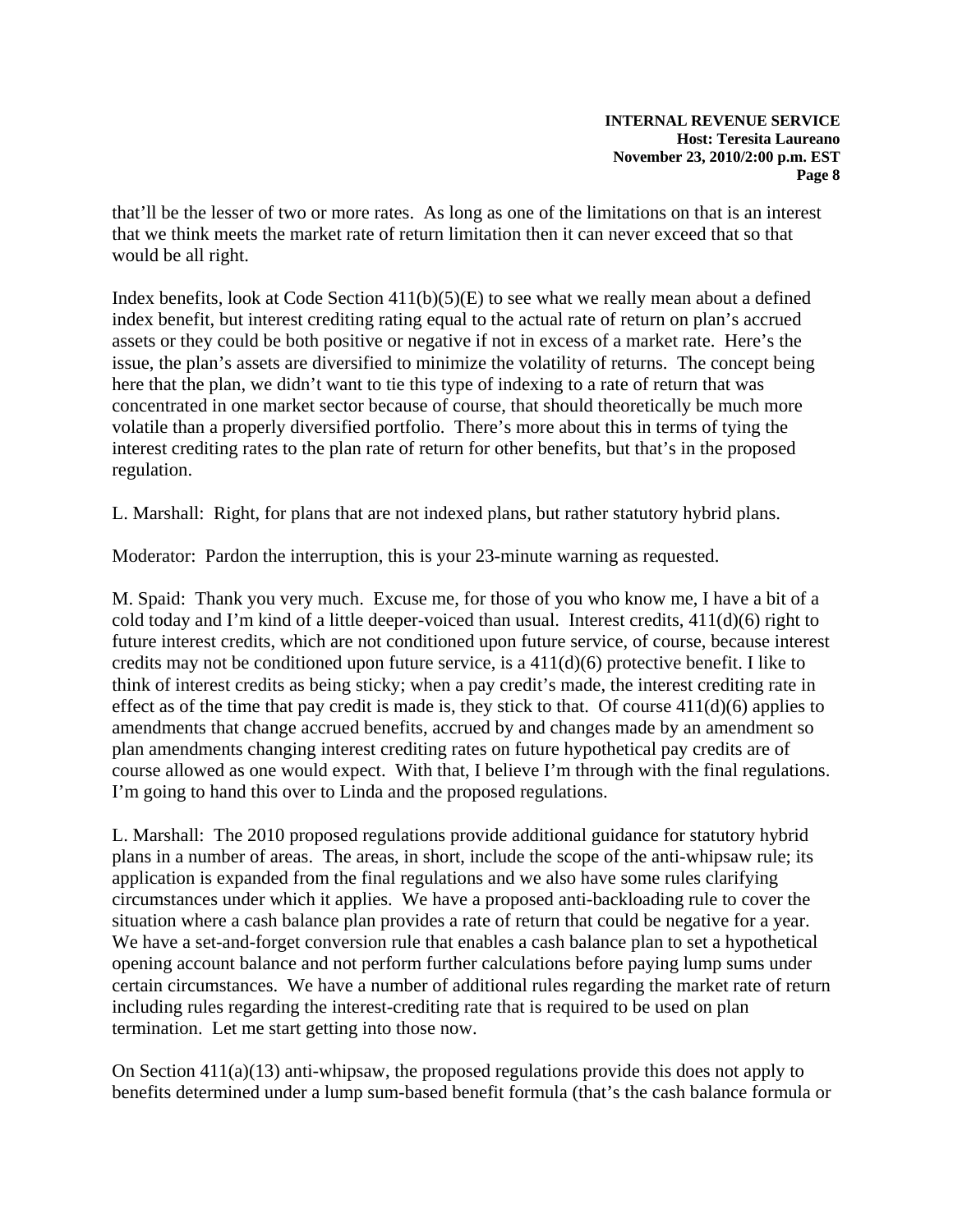a PEP formula) unless certain requirements are satisfied and however these conditions are met, then it extends to all optional forms, not just single sum; it then applies on a proportionate basis in the event of a partial distribution. The proposed regulations, the way the proposed regulation expands this is, this anti-whipsaw rule applies to many other forms of benefit under a lump sumbased formula and not just to a single sum. This rule under the proposed regulation applies to any optional form of benefit that's currently payable with respect to a lump sum-based benefit formula if under the terms of the plan, that optional form is determined as of the annuity starting date as the actuarial equivalent using reasonable assumptions of the hypothetical account or the accumulated percentage of final average pay.

This rule, under which you don't have to project forward and discount back applies in two cases. Number one, if optional form is the actuarial equivalent using reasonable actuarial assumptions of the hypothetical account or accumulated percentage of final average pay, or number two, if the optional form payable is not subject to 417(e) and is the actuarial equivalent using reasonable actuarial assumptions of the optional forum that commences at the same annuity starting date and is payable in the same generalized optional forum as the accrued benefit. Essentially if the optional form that looks like the accrued benefit if it is payable at a different time, but it's actuarial equivalent and if the actuarial equivalent of the then benefit that looks like the accrued benefit is the actuarial equivalent of the then-current balance of the hypothetical account or thencurrent value of the accumulated percentage of final average pay.

Essentially, if you have one of these kinds of benefits that's subject to relief then you don't have to do the project forward and discount back that you would normally have to do in the absence of this new rule under the proposed regulations, since the final regulation limited this rule to a lump sum. The proposed regulations also provide rules for the application of the anti-whipsaw rules to partial distribution, under these rules the anti-whipsaw relief generally applies on a proportionate basis when a partial distribution is made whether it's made as a single sum or whether it's made in some other distribution form.

The proposed regulations also impose several conditions on the availability of anti-whipsaw relief including the anti-whipsaw relief that applies to one spouse. The first condition essentially is that before normal retirement age, the hypothetical account balance or accumulated percentage of final average pay has to be equal to not less than the present value of the accrued benefit. Really, if you're, you can have a, this rule is really intended to ensure that the hypothetical account balance is a number that participants are being provided with; it's really the value of their benefit in order for that value to be payable as a, distributions to be payable in that amount.

The second condition is that after normal retirement age either the plan has to satisfy  $411(a)(2)$ by providing a minimum benefit paid based on a reasonable actuarial adjustment to the normal retirement age accrued benefit or the plan has to comply with the suspension of benefits rules in accordance with the requirements of  $411(a)(3)(b)$ . It's a defined benefit plan it either has to provide actuarial adjustment as the minimum benefit payable after normal retirement age or it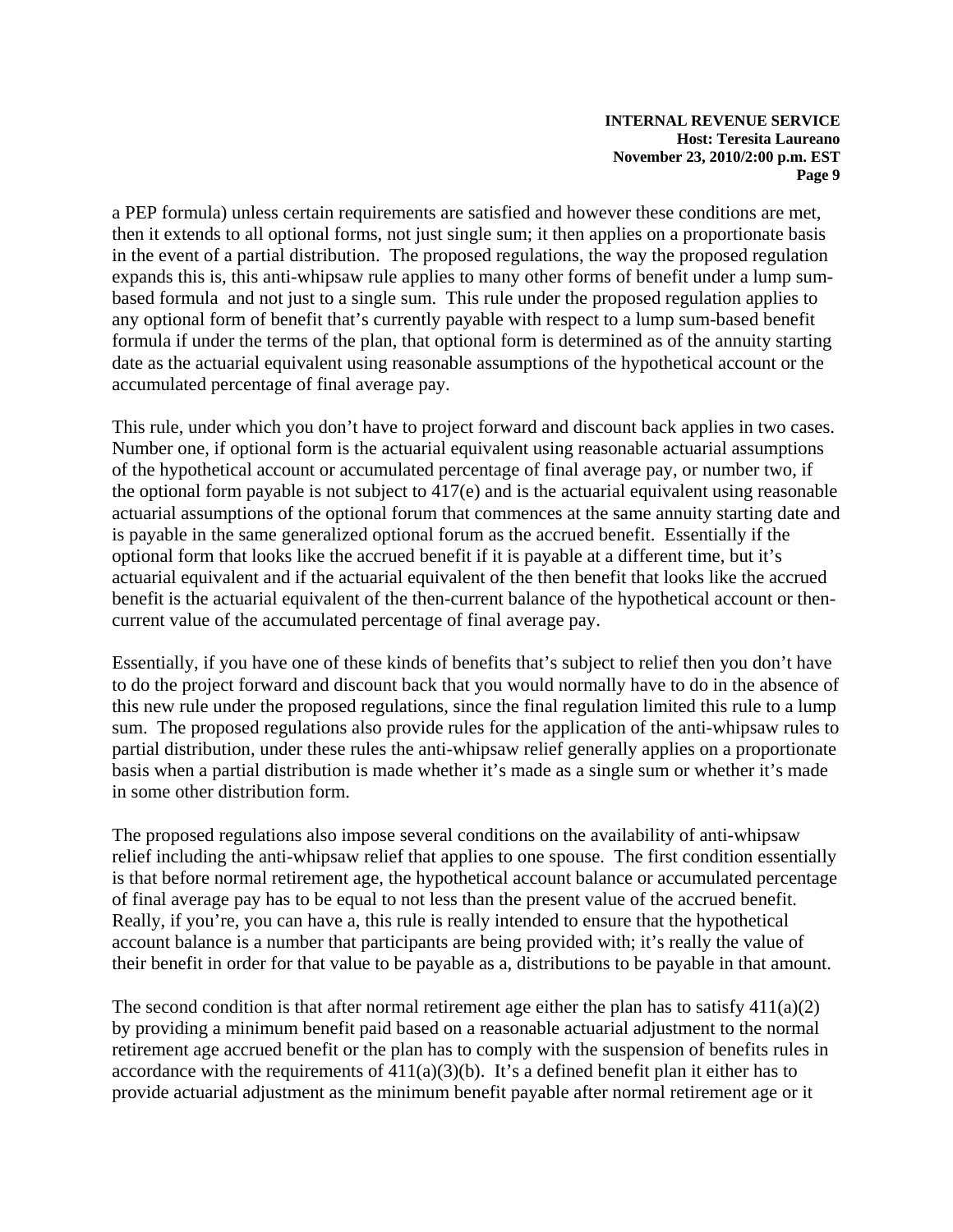has to suspend benefits in accordance with  $411(a)(3)(b)$ . The third condition is that the hypothetical account balance or accumulated percentage of final average pay are only reduced for a list of reasons specified in the regulations, the list of reasons that I think would be logical like distributions or distributions to participant, distribution percentage of the QDRO or negative adjustment on account of a negative interest crediting rate, equity based rate, or things like that.

Going on to the next slide and the next rule in the proposed regulations; the proposed regulations contain an adjustment to the 133.3% accrual rule, under which a plan that determines any portion of the accrued benefit based on the statutory hybrid benefit formula that uses a variable interest crediting rate that's less than zero for the prior plan year, doesn't fail the 133.3% rule merely because it's assumed that that rate is zero for the current and future years when its assumptions are otherwise held constant.

M. Spaid: Things could get really odd of your plan had a, if you're following what we allow in the proposed regs as a market rate of return tied to a variable rate that went negative for a year and all of a sudden projecting to retirement age on a negative rate.

L. Marshall: This issue was really highlighted shortly after we issued the proposed regulations that preceded these final, the accompanying final regulations we also issued a couple items of guidance on the application of the anti-backloading rule to cash balance plans; we issued a revenue ruling on cash balance conversion that illustrated how the 133.3% rule was applied. We also issued proposed regulations that proposed a change for our backloading rule for plans that offer benefits under the greater multiple formulas. In response to these guidance items, we received comments that among other things, you have to have a rule for a cash balance plan that credits interest at a variable rate that can go negative to satisfy anti-backloading. As Mike said, it does result in really weird consequences if you assume that a plan credits interest at a negative rate until normal retirement age so we allow plans to use the zero assumption for that purpose.

The next rule in the proposed regulations is what we call Set and Forget. We had in the conversion rules in addition to providing the basic A+, B rules that Mike explained earlier, a method that we call Set and Test where a plan could establish an opening hypothetical account balance, but then upon distribution, distribute the greater of either the opening hypothetical account balance or the old benefit plus the new cash balance accruals. In addition to that, we asked for comments on this alternative that we call Set and Forget where a plan could establish a hypothetical account balance and then an opening hypothetical account balance on conversion without a need to do further calculations before distributing a lump sum. The proposed regulations take into account the comments we received on what we call Set and Forget, which was a popular alternative with pretty much all commenters, but some commenters asked for conditions that would provide participant protections so we came up with this rule in the proposed regulation. This is a cash balance rule, not a PEP rule; it's not a methodology that lends itself well to establishing appropriate protections for PEP formulas.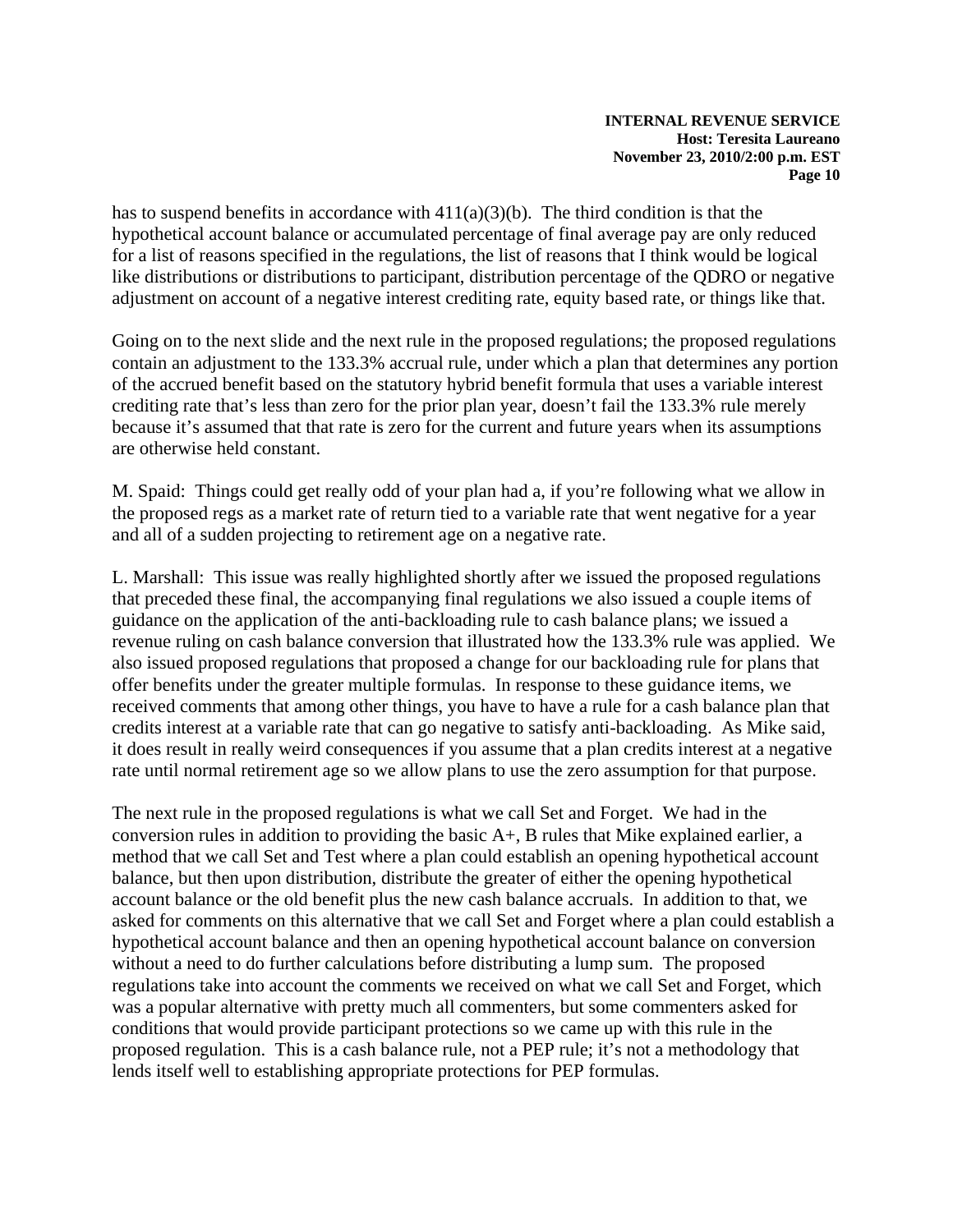The rule in the proposed regulations applies to single sums only. You can only establish an opening hypothetical account balance and not do further calculations if the participant elects a single sum. The plans will separately need to keep track of the pre-conversion benefit in order to satisfy the conversion protection requirements for all forms of distribution other than a single sum. We did ask for comments in the preamble on whether we should apply this rule as well to other forms of benefits; the reason we didn't do this in this round of proposed regulations is because of concerns about subsidies that might be in other optional forms of benefit. We didn't feel we were prepared to come up with rules to take into account subsidies in other forms of benefits and we didn't feel we could permit them to be eliminated.

The conditions for Set and Forget, first of all 411(d)(6) protected benefit must be preserved. The benefit after the effective date of the conversion must be not less than the 411(d)(6) protected benefit with respect to service before the effective date of the amendment and pre-conversion, either no single sum must have been provided under the plan or the single sum must have been based on the present value of the benefit payable at normal retirement age or commenced later so that we don't allow this, if it was possible that the single sum could have reflected an early retirement subsidy, let's say if it were calculated as the actuarial equivalent of an early retirement benefit rather than the normal retirement age benefit.

The opening hypothetical account balance has to be not less than the present value of the accrued benefit at conversion determined using 417(e) actuarial assumptions. The interest crediting rate has to be either the rate of interest on long-term investment-grade corporate bonds or third segment rate or one of several specified safe harbor rates. As of the effective date of the conversion amendment, the value of the index used to determine the interest crediting rate must be at least as great as the rate used to determine the opening hypothetical account balance, and there are also several requirements relating to the plan's death benefit.

The proposed regulations made several proposed changes to the preservation of capital rule. Under the preservation of capital rule, under a statutory hybrid plan, the participant's benefit must be no less than the sum of the pay credits. The original proposed regulations did not address the application of the preservation of capital requirements to multiple annuity starting dates. We recognized that gap and we're providing additional rules in the proposed regulations to cover the gap. Under these multiple annuity starting date rules, the preservation of capital rules only apply at the time the distribution of the entire benefit commences; if the participant takes a partial distribution the preservation of capital rule is not triggered at that time. Of course it could be triggered multiple times if a participant takes the complete distribution and subsequently accrues additional benefits. At that time it would be triggered at the time of the next complete distribution, but it's not triggered except at the commencement of the entire benefit or the entire remaining benefit. At that time the rules apply by comparing a participant's pay credits to the sum of the account balance plus prior offsets to the account balance for distributions plus prior increments that were paid to the participant pursuant to the preservation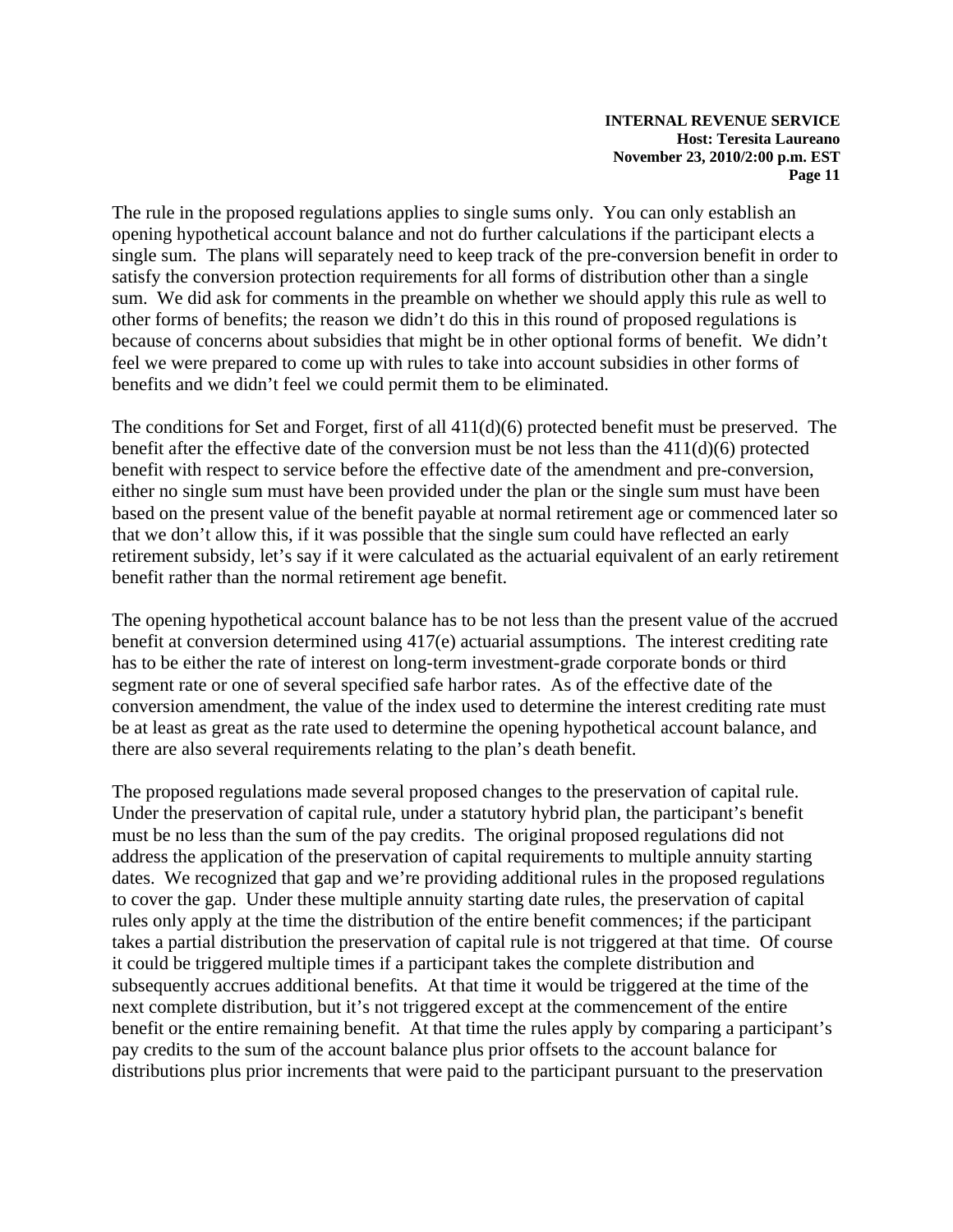of capital requirement in earlier days. Those are the changes to the preservation of capital requirement.

The proposed regulations add a number of additional permitted market rates of return and some of these rates are very different from the basic bond-based rates that were permitted under the, that are permitted under the final regulations and weren't permitted under the previous proposed regulations. One of the new proposed market rates is plan assets. The plan assets are added as a permitted market rate of return for a statutory hybrid plan. This means plan assets as a whole, not subsets of plan assets so you can't in effect turn the plan into a defined contribution plan by just defining a subset of plan assets for each participant, but you can use the plan assets as a whole as a permitted interest crediting rate and it will satisfy the market rate of return requirement. This is only permitted if the plan assets are diversified in order to minimize the volatility of returns --.

M. Spaid: … the rule in the final regulations regarding the index benefits.

L. Marshall: Right.

M. Spaid: But it gets expanded to other plans.

L. Marshall: Right and this rule does not require greater diversification than the diversification standard under Title I so if a plan is subject to Title I and is complying with those requirements it will also be permitted to offer, to provide the rate of return on plan assets as a market rate of return, as an interest crediting rate that satisfies the market rate of return requirements.

The proposed regulations also broaden the list of permissible market rates of returns in other ways. An interest crediting rate is not in excess of a market rate of return if it's equal to the rate of return for certain registered investment companies. The RIC rule permits a mutual fund index to be a mutual fund rate of return to be a market rate of return only if it's reasonably expected to be significantly more volatile than the broad US equities market or similarly broad international equities markets. Mutual funds that won't satisfy the market rate of return are sector funds concentrated in one industry or concentrated in a country other than the US and mutual funds that use leverage or significant investment derivative financial product, that uses leverage for the purposes of achieving returns that amplify the returns of un-leveraged investments.

On the other, a mutual fund doesn't have to just be a totally representative of the US market; say a small-cap fund is fine or broad-based international fund is fine. And a plan is permitted to use several different floors in combination with otherwise permissible market rate of return. A plan can use a 3% floor in combination with any permissible rate including equity rate, but this is an accumulative lifetime floor; this is not an annual floor. A plan is allowed to use a 4% annual floor in combination with a bond-based trade. We did a lot of economic modeling to come up with these rates; our goal was to come up with rates that were above market when compared to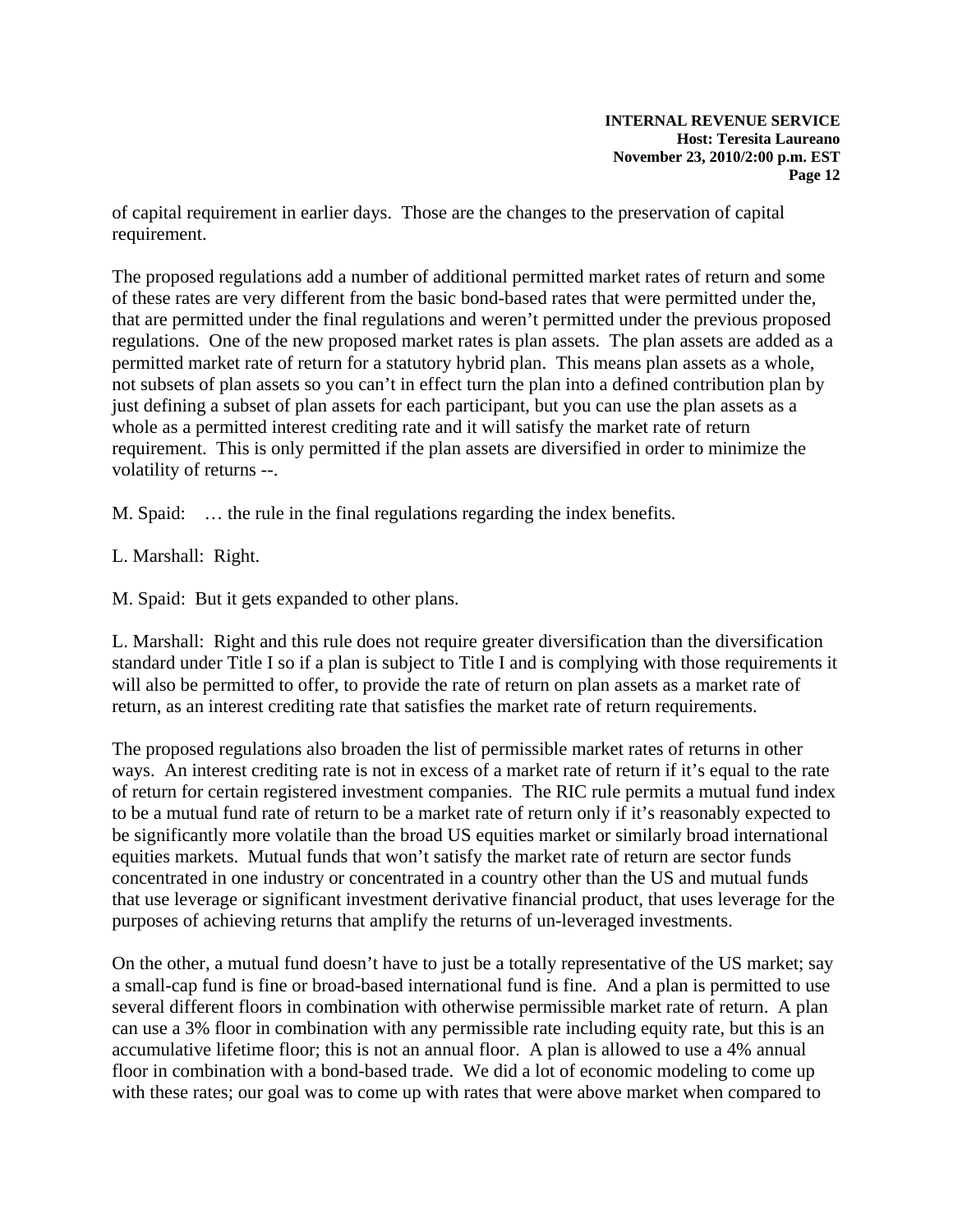the rate of return on long-term corporate bonds only infrequently and for short periods based on historical data. Based on this modeling we also came up with a fixed rate that is deemed not to be in excess of the market rate of return.

Under the proposed regulations a rate of 5% is deemed not to be in excess of the rate oaf return on long-term corporate bonds and therefore not in excess of the market rate of return. We came up with that rate also based on the same modeling and the same standard. Also under the proposed regulations the list of market rates of return in the regulations is an exclusive list. A plan that provides a different rate of return than one of these rates of return does not provide a market rate of return once the proposed regulations are finalized. The proposed regulations also provide rules for terminating plans; there's a statutory requirement that a statutory hybrid plan must provide that on plan termination the interest crediting rate or equivalent amount used to determine benefits must be the five-year average of the rate previously used under the plan. The proposed regs address a number of questions that arise in the application of this rule. In particular, equity rates of return aren't really compatible with the five-year average rule. Let's say if it went negative for a year you would get really strange results if you applied that on plan termination. If it were negative for the five-year period, you would get a --.

M. Spaid: … negative for a long time.

L. Marshall: Yes, on the other hand, if --.

M. Spaid: … for a long time.

L. Marshall: It could be really high for --.

M. Spaid: Twenty-seven percent. We'd all love to see those days again.

L. Marshall: Yes we would, but anyway, they provide it if there are either anomalously High or anomalously low for the five-year period they produce results; this five-year rule produced results that really nobody wanted. So for equity rates of return we substitute the third segment rate, applying the caps and floors that apply under the plan, but not other adjustments under the plan. That's how we apply this rule. Okay,  $411 \, (d)(6)$ . Under the final regulation, we issued guidance last year announcing certain expected relief with respect to the requirements of 411 $(d)(6)$  --.

M. Spaid: … announced in [Notice] 2009-82 and Notice 2009- 97.

L. Marshall: Right, the 411(d)(6) relief that applied for plan amendments under Section 1107 of PPA is gone; 1107 of PPA provided 411 (d)(6) relief for all amendments pursuant to PPA. Notice 2009-97 announced that we intend to provide additional 411(d)(6) relief with respect to hybrid plan amendments, but only to the extent necessary to enable the plans to comply with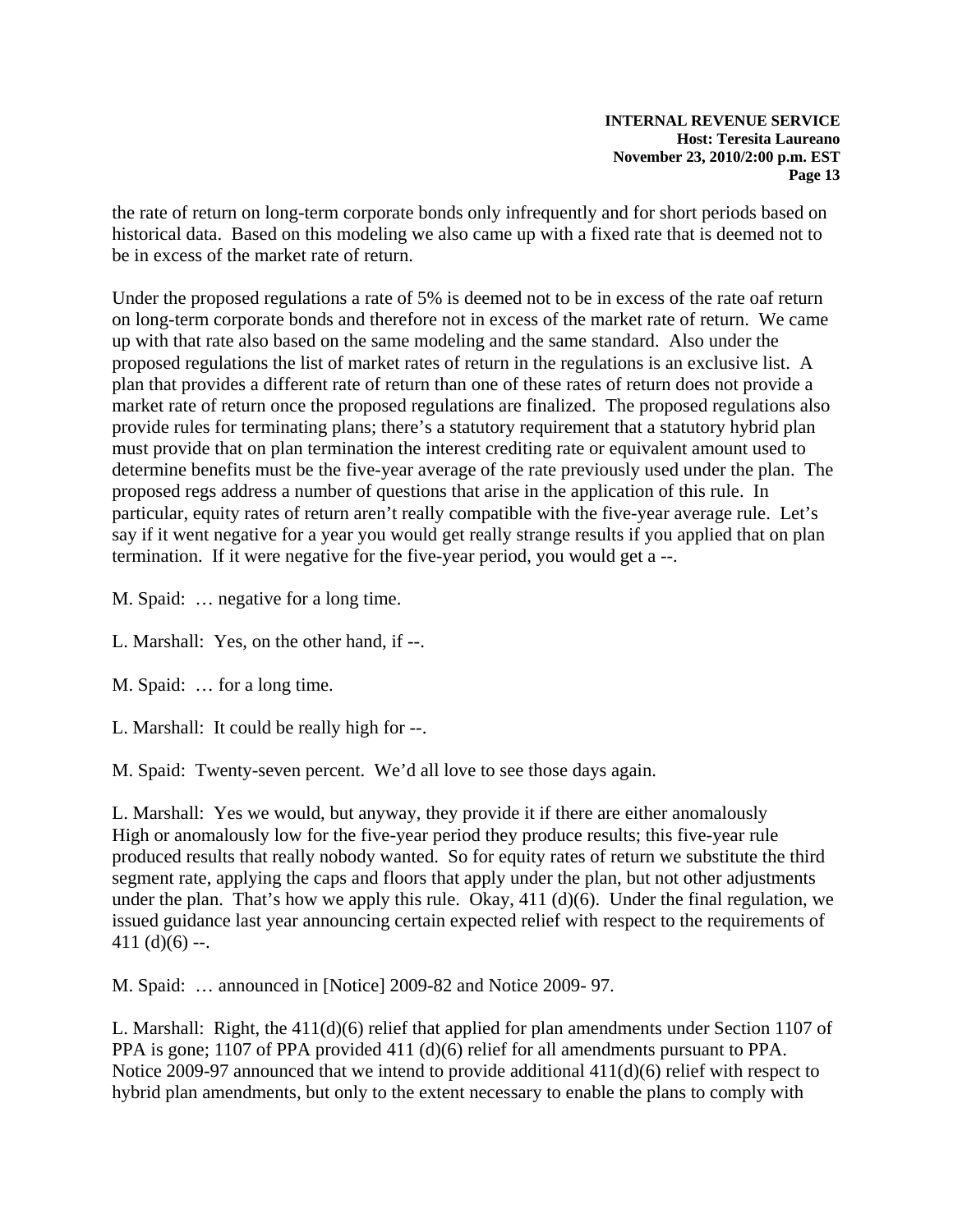applicable requirements. For interest crediting rates, a change to the plan's interest crediting rate, I think the extent to which it could have been amended during the 1107 period is somewhat broader than the extent to which it will be permitted to be eliminated once we issue final regulations that finalize these proposed regulations.

M. Spaid: Right, … partners that bit about the extent necessary.

L. Marshall: We asked for comments in the preamble to the proposed regulations on exactly how the standard should be applied once we do issue the final regulations. For example I would think that if you had a 6% rate and you reduced it to 5%, if we kept the 5% rate when we finalized the regulations that that would be to the extent necessary --.

M. Spaid: What if I reduced it to zero?

L. Marshall: I don't think that would be to the extent necessary --.

M. Spaid: Do you think that would be more than the extent necessary?

L. Marshall: That reduction would be in excess of the reduction to the extent necessary. The harder issues arise when you change from, say, apples to oranges, when you change from a bond-based rate that might be too high to, say, an equity rate. Is that to the extent necessary? There are just a host of issues that arise when you, when the floors come into play and when you consider changes between different types of rates. We're asking for comments on exactly how that to-the-extent-necessary standard should be provided. The preambles to the proposed and final regulations are unclear about exactly what's being extended regarding plan amendments and we recognize that additional guidance regarding deadlines for amendments would be helpful. We also are sympathetic about the point that it doesn't seem logical to amend for the statute this year and then amend for the regs the immediately following year. We're considering what guidance regarding plan amendment, regarding hybrid plans might be helpful.

I think we have a little bit of time to address a few of the questions that we've gotten. We have a number, I put the questions we got by e-mail into a Word document and it was about ten pages long and I think that was a few days ago. We're not going to address them all, but we will address a few of them now.

M. Spaid: If you were going to read question two that you have on the slide there; I think a lot of people have asked us about timing.

L. Marshall: Sure.

M. Spaid: I'll read it for you and we'll kind of go back and forth. Will there be a 411(d)(6) relief for plans that have to change the timing of a determination of their interest rates in order to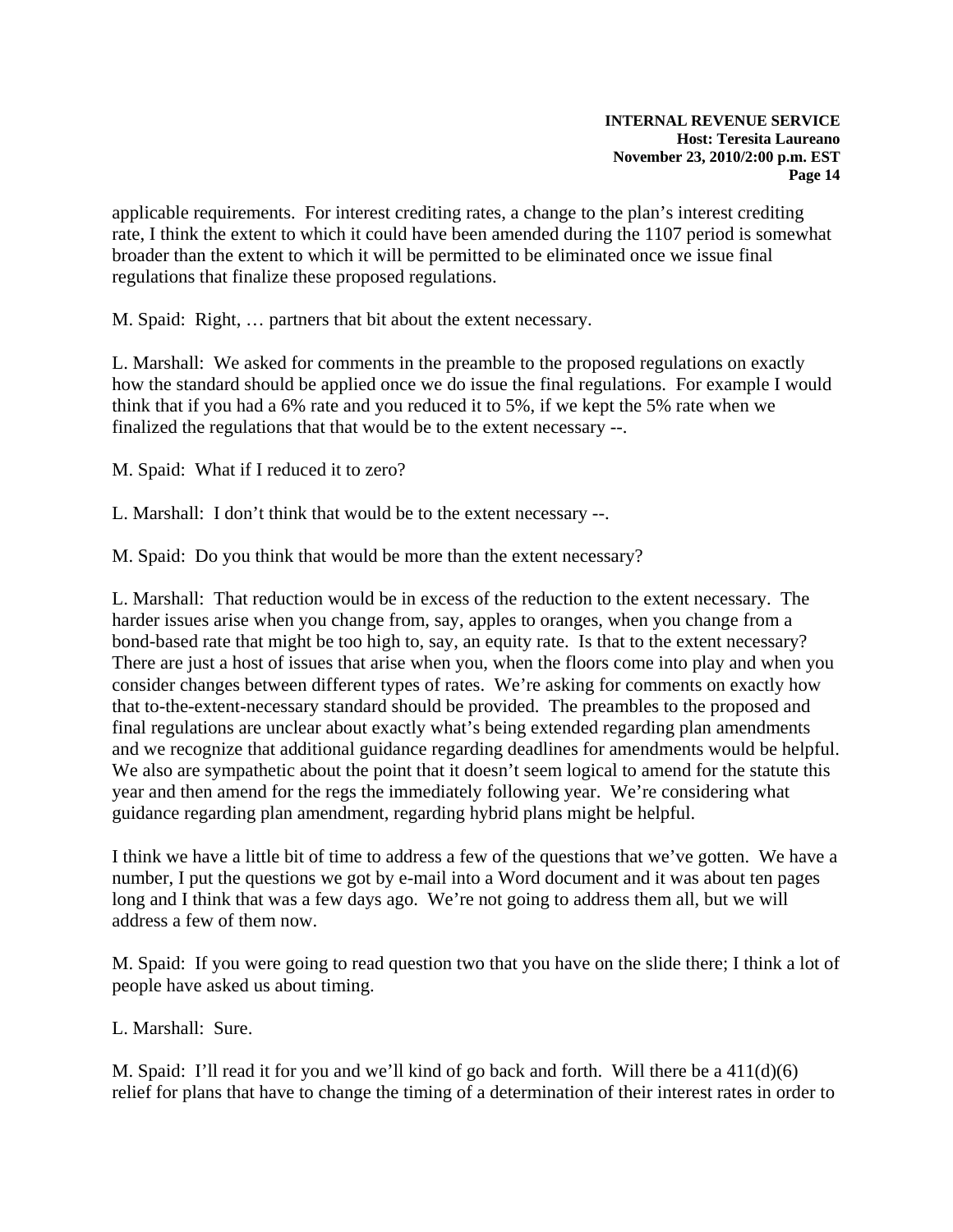comply with the fair market interest rate? For example, a plan uses ten-year securities measured the first day of the plan year; it'll have to change their look-back month. It's possible this could result in a lower interest rate sometime in the future, but it's being forced to be done. The regs seem to say that if it's possible the interest rate could be lower, that would be an impermissible cutback. Will there be 411(d)(6) relief?

L. Marshall: I think we would view a change from our permitted rate with an impermissible measuring date to a permitted rate with the correct look-back month if the change from a rate that's impermissible under the regs to a change that is permissible once the proposed regs are finalized if they keep the same rules. That's where we're likely to grant  $411(d)(6)$  relief or such a change and that sounds exactly like the type of change that would be made to the extent necessary to comply with the regulations; I would expect that we would give relief for that.

M. Spaid: Here's something that I've seen; I get a lot of questions on this … before. How do the market rate requirements apply to frozen cash balance plans, particularly plans that were frozen prior to 2006?

L. Marshall: Yes the requirements for market rate of return apply to a frozen plan just the same as --.

M. Spaid: Just the same --.

L. Marshall: … as an ongoing plan.

M. Spaid: I bet I've got ten questions on this in terms of different things. I think it's something we probably need to address.

L. Marshall: Really. The age discrimination safe harbor isn't going to come into play if there are no ongoing accruals, but the market rate of return requirements apply in an identical manner.

M. Spaid: Are there any other questions that you particularly wanted to get on?

L. Marshall: Let me look.

M. Spaid: I have a quick one while you're looking. Basically about how the 415 limit's determined for a hybrid plan; it's going to be determined like you would for any other plan, actually. You need to, there are two ways to determine your 415 limits that get you to exactly the same way especially if you're paying a lump sum. One thing you can do is you can take the accrued benefit, you can take the lump sum being paid, turn it into an accrued benefit, compare that to the maximum accrued benefit payable or if you've got a lump sum of course you can take the maximum allowable 415 lump sum annuity starting date and convert that into a lump sum and compare that to your lump sum; you can compare the two. Actuaries a lot of times will kind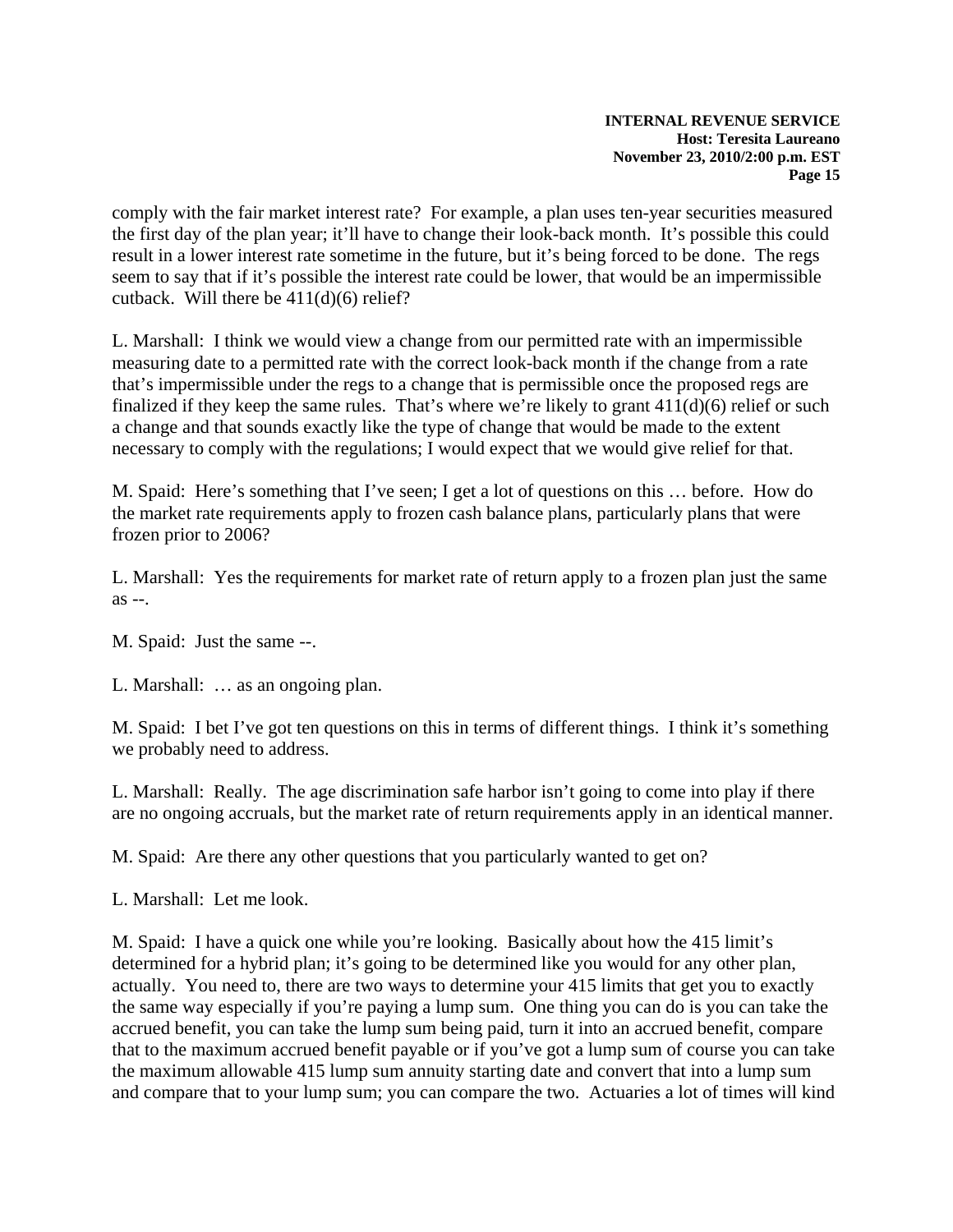of take a shortcut, do it the second way and that's what you'd do as well here. Keep in mind that your actual 415 limit, the percent of pay limit doesn't change other than being prorated for years of service less ten, but the 415 dollar limit of course is adjusted for annuity commencement dates.

If somebody takes a lump sum at age 45 you don't want to take the present value of his age 65 415 limit; that's not how it's done. It's done just as you always would.

L. Marshall: Let's talk about question one; I think question one is interesting. Question one essentially relates to plans that currently have rates that are in excess of what the market rate of return under the proposed regulation. Do you want me to read this one?

M. Spaid: yes, why don't you.

L. Marshall: If a plan currently uses an above market rate of interest, when will the plan need to begin calculating benefits using a permitted rate? The final regulation indicates that the market rate of return requirements must be satisfied as of January 1, 2008, for calendar year plan and provides for reliance on the various proposed regulations in Notice 2007-6 prior to the regulatory effective date. Thus would a plan with a 6% interest credit need to retroactively calculate benefits back to January 1, 2008, use the permissible rate? If so, does that requirement apply as of January 1, 2012 or a different date? Is the plan required to take any action with respect to participants who have been paid out at the higher rate? And if a plan uses a six percent crediting rate from January 1, 2008, forward, would it take the position that it complied with the market rate of return for 2008 through 2010 because the second bond rate has been higher than 6% for that period?

M. Spaid: It appears the statutory market rate of return withdrawals for a plans in existent on June 29, 2005, went into effect for plan years beginning on or after January 1, 2008; we know that. Well, 6% fixed interest crediting rate is impermissible in the market rate of return in the proposed regulation, those rules are proposed to go into effect for plan years beginning on or after January 1, 2012, although we allow a plan to rely on the rates and regulations for purposes of satisfying statutory rules prior to the regulatory rules going into effect. You could satisfy that now.

L. Marshall: You could use the proposed regs now--.

M. Spaid: You could use the proposed regs, that's right. A reasonable interpretation of the statute rules needs to be used before the regulations are finalized become effective. The rate satisfies the statutory rule before the regulatory rules go into effect, but is in excess of a market rate of return under the regulatory rules when they do go into effect, the rates or regulations, which will constitute exclusive list of rates need to be satisfied, but that's beginning in  $1/1/2012$ . It's like that the reduction of such a rate … permissible rate on a respective basis will be eligible